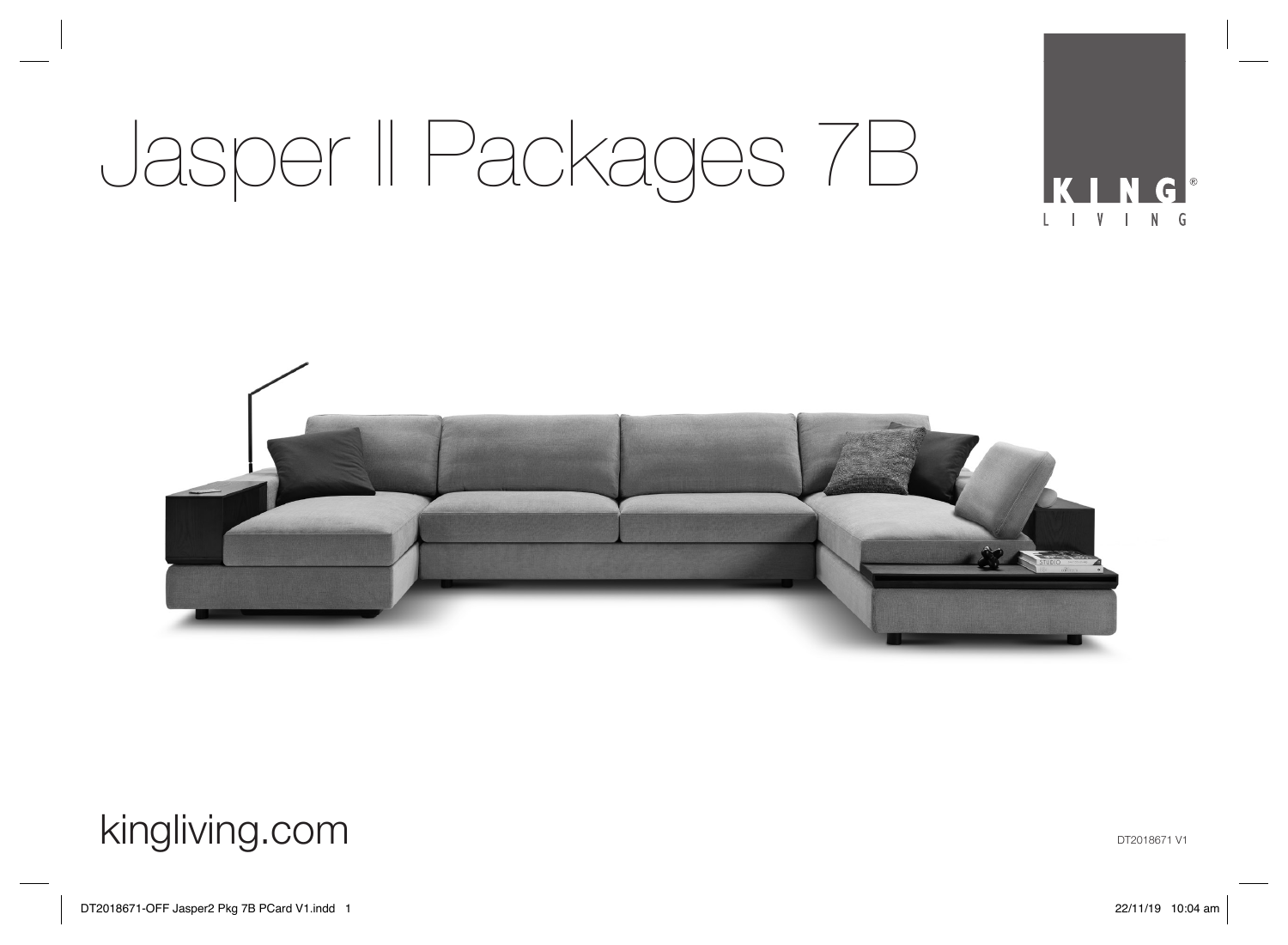Packages: 7B + 7B SMART\* (\*SMART Arms replace STD Arms) Components: 1x P208, 1x P182, 1x P234, 1x C182, 1x C156, 2x C104, 3x A104, 1x A78, 1x A208, 2x B104, 3x B78 Shelf Options\*: Standard or Charge 1x T104, 2x T78 (\*Shelves not included – price extra) Configurations:



Effective November 2018. Use Magic Joiner M115. \*Shelf Options: Standard or Charge (not included in package – price extra) available in selected King Living Timber Finishes. \*SMART Packages: SMART Arms replace STD Arms. As King Living has a policy of continuous improvement, changes to products and specifications may be made without prior notice. Images and drawings are representative of design only. Accessories not included.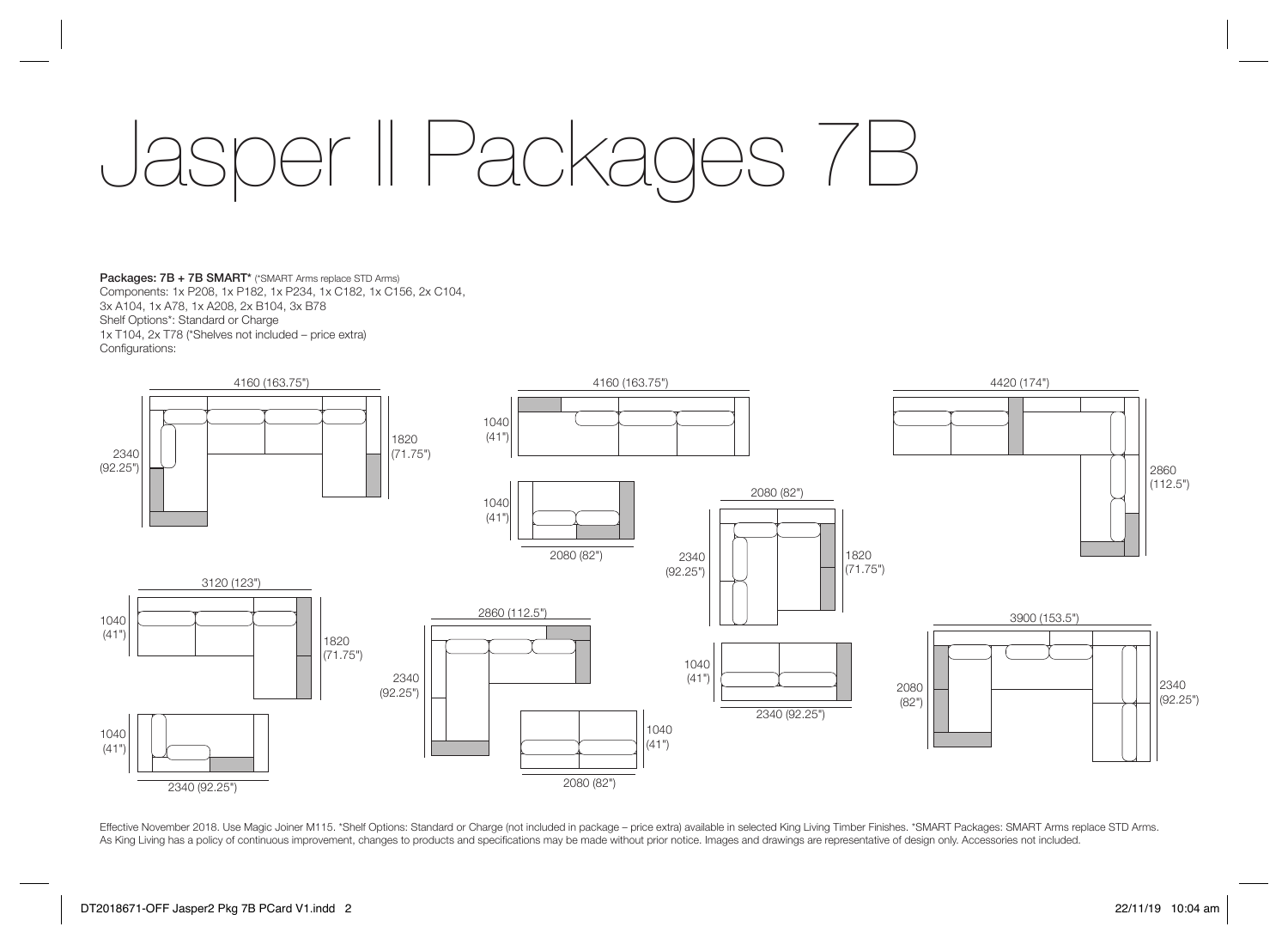Packages: 7B SLH182 + 7B SLH182 SMART\* (\*SMART Arms replace STD Arms) Components: 1x SBase 182 S78 LH, 1x P234, 1x P208, 1x C182, 2x C104, 1x A208, 3x A104, 1x A78, 2x B104, 3x B78 Shelf Options\*: Standard or Charge 1x T104, 2x T78 (\*Shelves not included – price extra) Configurations:



Effective November 2018. Use Magic Joiner M115. \*Shelf Options: Standard or Charge (not included in package – price extra) available in selected King Living Timber Finishes. \*SMART Packages: SMART Arms replace STD Arms. As King Living has a policy of continuous improvement, changes to products and specifications may be made without prior notice. Images and drawings are representative of design only. Accessories not included.